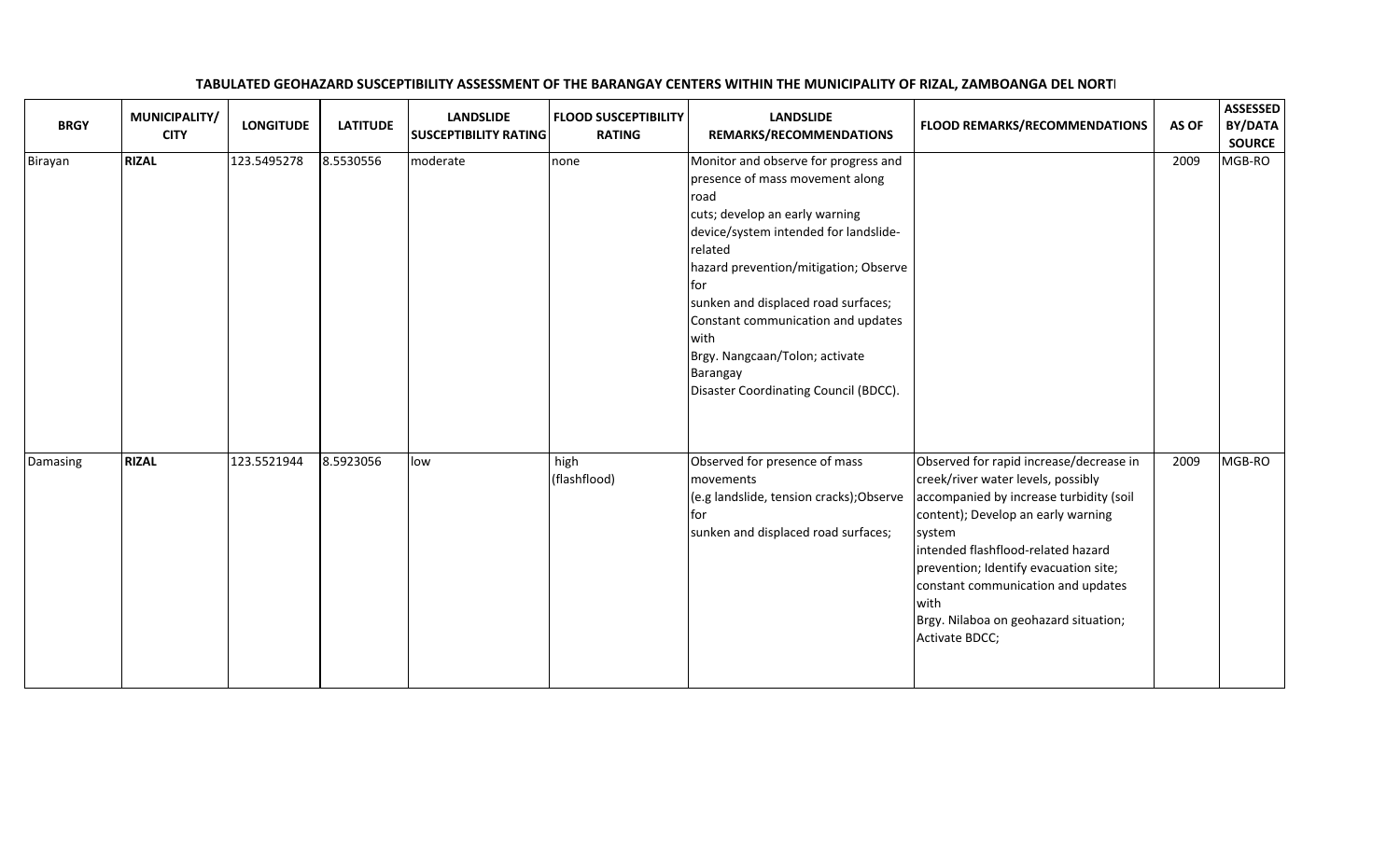| La Esperanza | <b>RIZAL</b> | 123.5394722 | 8.5619722 | low      | moderate<br>(flashflood)   | Observed for presence of mass<br>movements<br>(e.g landslide, tension cracks);                                                                                                                                                                                                                                                                 | Observe for rapid increase/decrease in<br>creek/river water levels, possibly<br>accompanied by increase turbidity (soil<br>content); Constant communication and<br>updates with Brgy. Nangcaan; activate<br><b>Barangay Disaster Coordinating Council</b><br>(BDCC). | 2009 | MGB-RO |
|--------------|--------------|-------------|-----------|----------|----------------------------|------------------------------------------------------------------------------------------------------------------------------------------------------------------------------------------------------------------------------------------------------------------------------------------------------------------------------------------------|----------------------------------------------------------------------------------------------------------------------------------------------------------------------------------------------------------------------------------------------------------------------|------|--------|
| Mabuhay      | <b>RIZAL</b> | 123.5528333 | 8.4936667 | low      | none                       | Observed for presence of mass<br>movements<br>(e.g landslide, tension cracks);                                                                                                                                                                                                                                                                 |                                                                                                                                                                                                                                                                      | 2009 | MGB-RO |
| Mabunao      | <b>RIZAL</b> | 123.5429444 | 8.6265833 | moderate | high<br>(coastal flooding) | Monitor and observe for progress and<br>presence of mass movement; develop<br>an<br>early warning device/system intended<br>for<br>landslide-related hazard<br>prevention/mitigation; Identify<br>evacuation<br>site; Constant communication and<br>updates<br>with Brgy. Damasing; activate Barangay<br>Disaster Coordinating Council (BDCC). | Develop an early warning system<br>intended<br>for coastal-related hazard prevention;<br>Identify evacuation site; Constant<br>communication and updates with Brgy.<br>Damasing on geohazard situation;<br>Activate<br>BDCC;                                         | 2009 | MGB-RO |
| North Mapang | <b>RIZAL</b> | 123.5413333 | 8.5207222 | low      | none                       | Observed for presence of mass<br>movements<br>(e.g landslide, tension cracks);                                                                                                                                                                                                                                                                 |                                                                                                                                                                                                                                                                      | 2009 | MGB-RO |
| Mitimos      | <b>RIZAL</b> | 123.5388611 | 8.5325278 | low      | none                       | Observed for presence of mass<br>movements<br>(e.g landslide, tension cracks);                                                                                                                                                                                                                                                                 |                                                                                                                                                                                                                                                                      | 2009 | MGB-RO |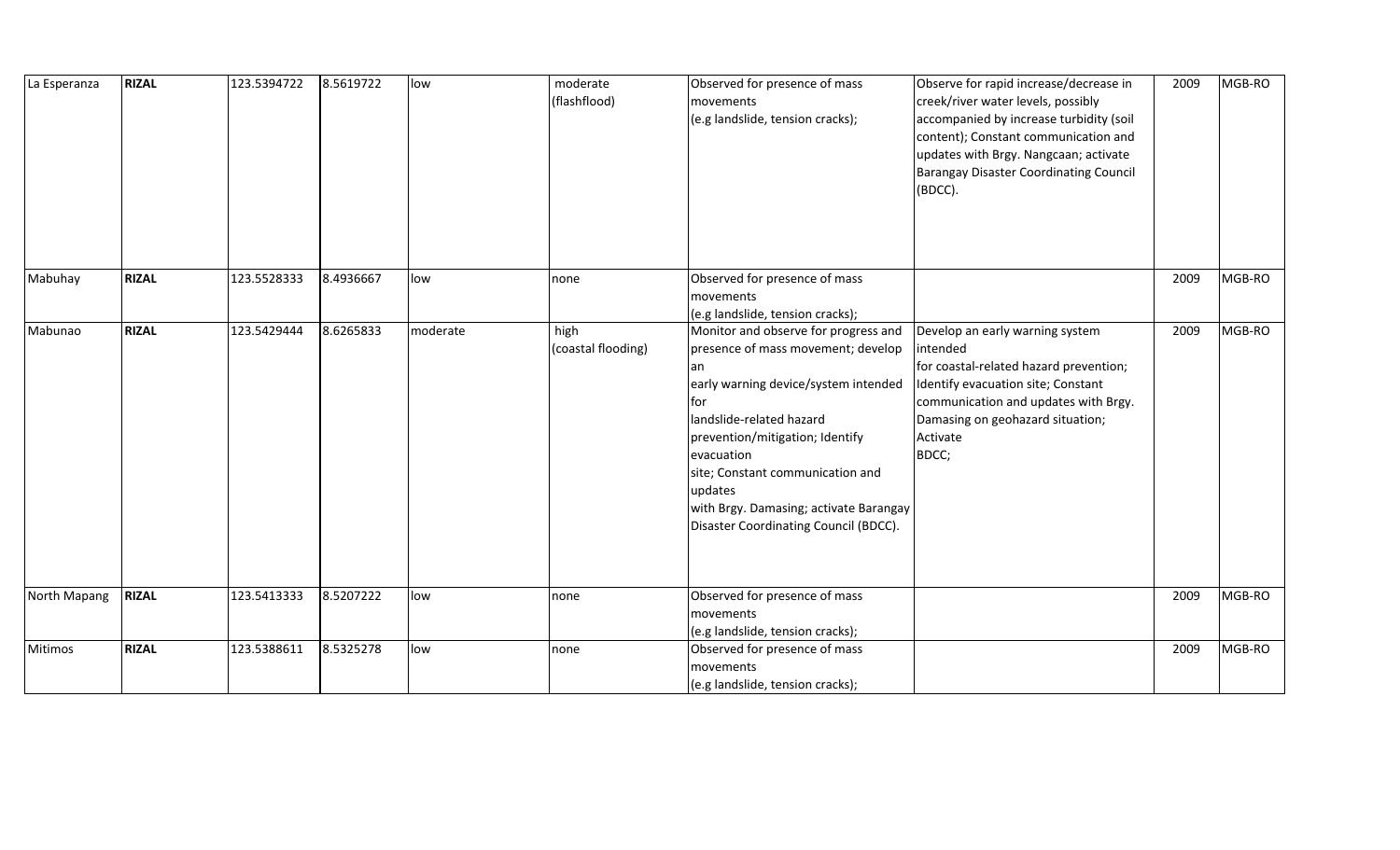| Nangca   | <b>RIZAL</b> | 123.5528056 | 8.6213333 | moderate | high               | Monitor and observe for progress and  | Develop an early warning system        | 2009 | MGB-RO |
|----------|--------------|-------------|-----------|----------|--------------------|---------------------------------------|----------------------------------------|------|--------|
|          |              |             |           |          | (coastal flooding) | presence of mass movement; develop    | intended                               |      |        |
|          |              |             |           |          |                    | an                                    | for coastal-related hazard prevention; |      |        |
|          |              |             |           |          |                    | early warning device/system intended  | Identify evacuation site; constant     |      |        |
|          |              |             |           |          |                    | Itor                                  | communication and updates with Brgy.   |      |        |
|          |              |             |           |          |                    | landslide-related hazard              | Mabunao on geohazard situation;        |      |        |
|          |              |             |           |          |                    | prevention/mitigation; Identify       | activate                               |      |        |
|          |              |             |           |          |                    | evacuation                            | BDCC;                                  |      |        |
|          |              |             |           |          |                    | site; Constant communication and      |                                        |      |        |
|          |              |             |           |          |                    | updates                               |                                        |      |        |
|          |              |             |           |          |                    | with Brgy. Mabunao; activate Barangay |                                        |      |        |
|          |              |             |           |          |                    | Disaster Coordinating Council (BDCC). |                                        |      |        |
|          |              |             |           |          |                    |                                       |                                        |      |        |
| Nangcaan | <b>RIZAL</b> | 123.5378333 | 8.5449722 | low      | none               | Observed for presence of mass         |                                        | 2009 | MGB-RO |
|          |              |             |           |          |                    | movements                             |                                        |      |        |
|          |              |             |           |          |                    | (e.g landslide, tension cracks);      |                                        |      |        |
| Napilan  | <b>RIZAL</b> | 123.5550833 | 8.5130556 | low      | none               | Observed for presence of mass         |                                        | 2009 | MGB-RO |
|          |              |             |           |          |                    | movements                             |                                        |      |        |
|          |              |             |           |          |                    | (e.g landslide, tension cracks);      |                                        |      |        |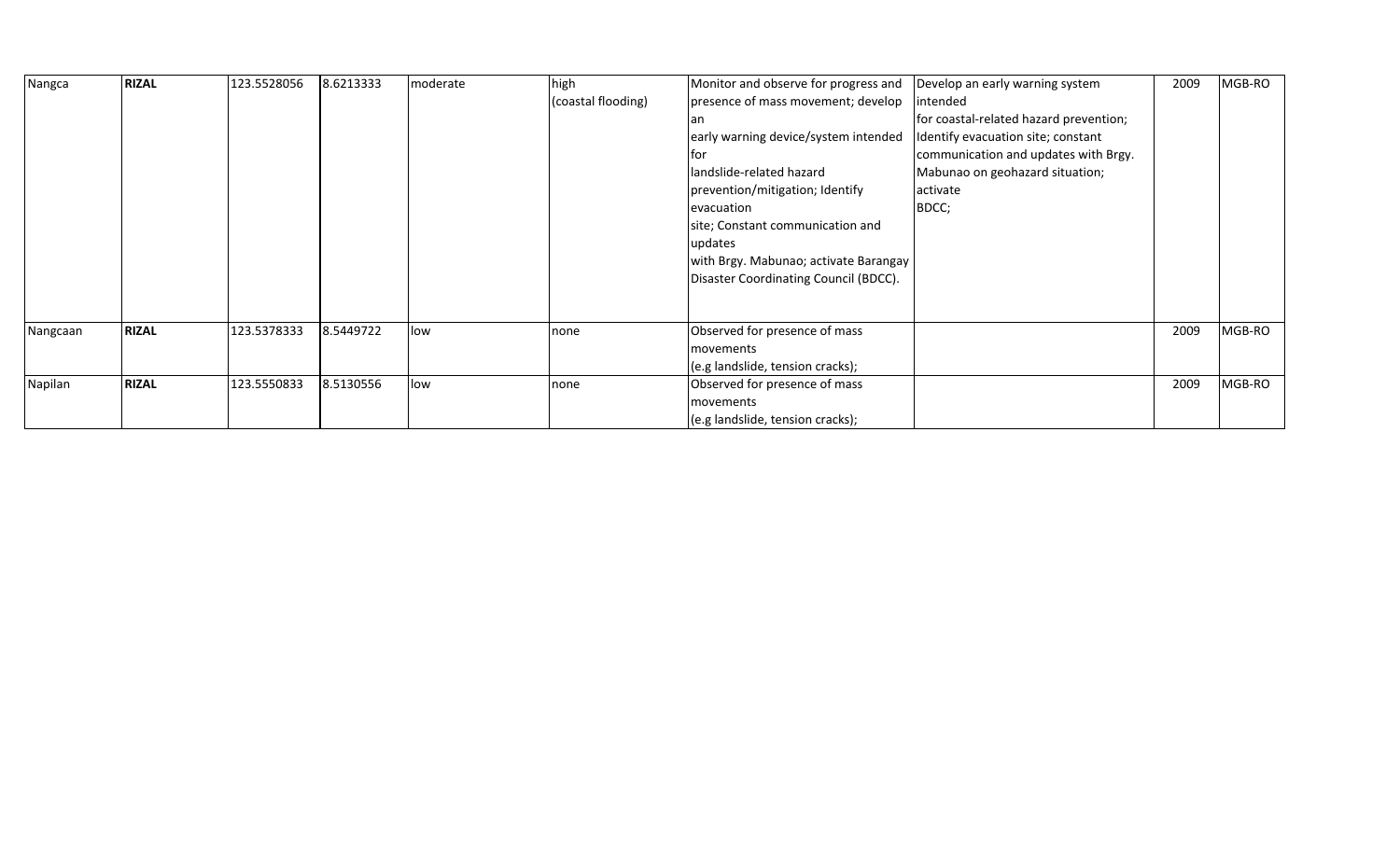| Nasipang    | <b>RIZAL</b> | 123.5190833 | 8.6228889 | moderate | high               | Houses constructed along the coastline Develop an early warning system |                                         | 2009 | MGB-RO |
|-------------|--------------|-------------|-----------|----------|--------------------|------------------------------------------------------------------------|-----------------------------------------|------|--------|
|             |              |             |           |          | (coastal flooding) | in.                                                                    | intended                                |      |        |
|             |              |             |           |          |                    | Purok II are highly susceptible to                                     | for coastal-related hazard prevention;  |      |        |
|             |              |             |           |          |                    | landslide;                                                             | Identify evacuation site; constant      |      |        |
|             |              |             |           |          |                    | Monitor and observe for progress and                                   | communication and updates with Brgy.    |      |        |
|             |              |             |           |          |                    | presence of mass movement along                                        | Sebaca on geohazard situation; activate |      |        |
|             |              |             |           |          |                    | <b>I</b> road                                                          | BDCC;                                   |      |        |
|             |              |             |           |          |                    | cuts; develop an early warning                                         |                                         |      |        |
|             |              |             |           |          |                    | device/system intended for landslide-                                  |                                         |      |        |
|             |              |             |           |          |                    | related                                                                |                                         |      |        |
|             |              |             |           |          |                    | hazard prevention/mitigation; Identify                                 |                                         |      |        |
|             |              |             |           |          |                    | evacuation site; Observe for sunken                                    |                                         |      |        |
|             |              |             |           |          |                    | land                                                                   |                                         |      |        |
|             |              |             |           |          |                    | displaced road surfaces; Constant                                      |                                         |      |        |
|             |              |             |           |          |                    | communication and updates with Brgy.                                   |                                         |      |        |
|             |              |             |           |          |                    | Sebaca; activate Barangay Disaster                                     |                                         |      |        |
|             |              |             |           |          |                    | Coordinating Council (BDCC).                                           |                                         |      |        |
|             |              |             |           |          |                    |                                                                        |                                         |      |        |
|             |              |             |           |          |                    |                                                                        |                                         |      |        |
|             |              |             |           |          |                    |                                                                        |                                         |      |        |
| New Dapitan | <b>RIZAL</b> | 123.5306944 | 8.5286667 | low      | none               | Observed for presence of mass                                          |                                         | 2009 | MGB-RO |
|             |              |             |           |          |                    | movements                                                              |                                         |      |        |
|             |              |             |           |          |                    | (e.g landslide, tension cracks);                                       |                                         |      |        |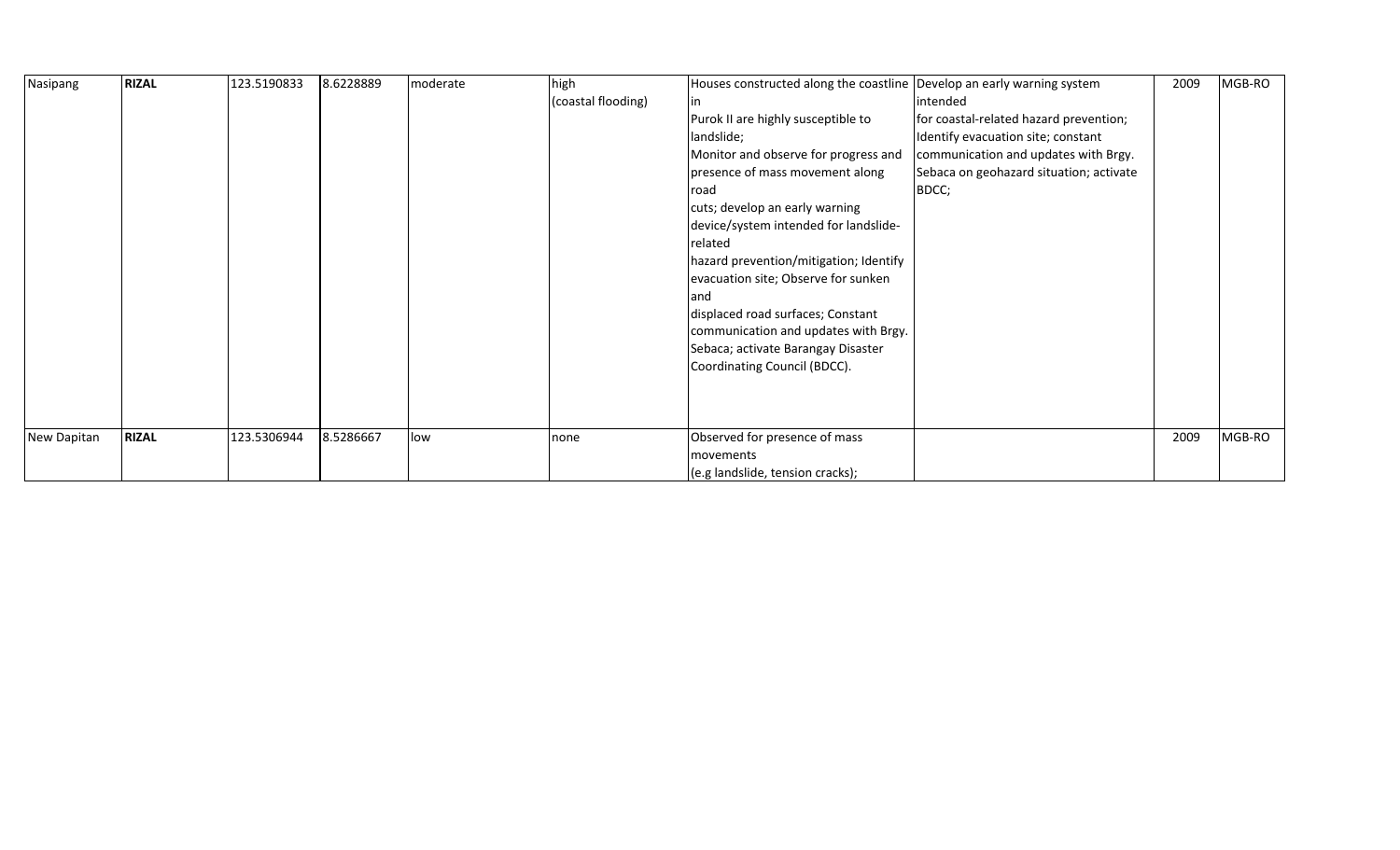| <b>RIZAL</b><br>Nilabo                | 8.5735556<br>123.5490278 | moderate | none     | Monitor and observe for progress and<br>presence of mass movement along<br>road<br>cuts; develop an early warning<br>device/system intended for landslide-<br>related<br>hazard prevention/mitigation; Observe<br>lfor<br>sunken and displaced road surfaces;<br>Observe for saturated ground or seeps<br>areas that are not typically wet;<br>Constant<br>communication and updates with Brgy.<br>La<br>Esperanza; activate Barangay Disaster<br>Coordinating Council (BDCC). |                                                                                                                                                     | 2009 | MGB-RO |
|---------------------------------------|--------------------------|----------|----------|--------------------------------------------------------------------------------------------------------------------------------------------------------------------------------------------------------------------------------------------------------------------------------------------------------------------------------------------------------------------------------------------------------------------------------------------------------------------------------|-----------------------------------------------------------------------------------------------------------------------------------------------------|------|--------|
| <b>RIZAL</b><br><b>East Poblacion</b> | 123.5512500<br>8.5256111 | low      | moderate | Observed for presence of mass<br>movements<br>(e.g landslide, tension cracks);                                                                                                                                                                                                                                                                                                                                                                                                 | Observe for rapid increase/decrease in<br>creek/river water levels, possibly<br>accompanied by increase turbidity (soil<br>content); Activate BDCC; | 2009 | MGB-RO |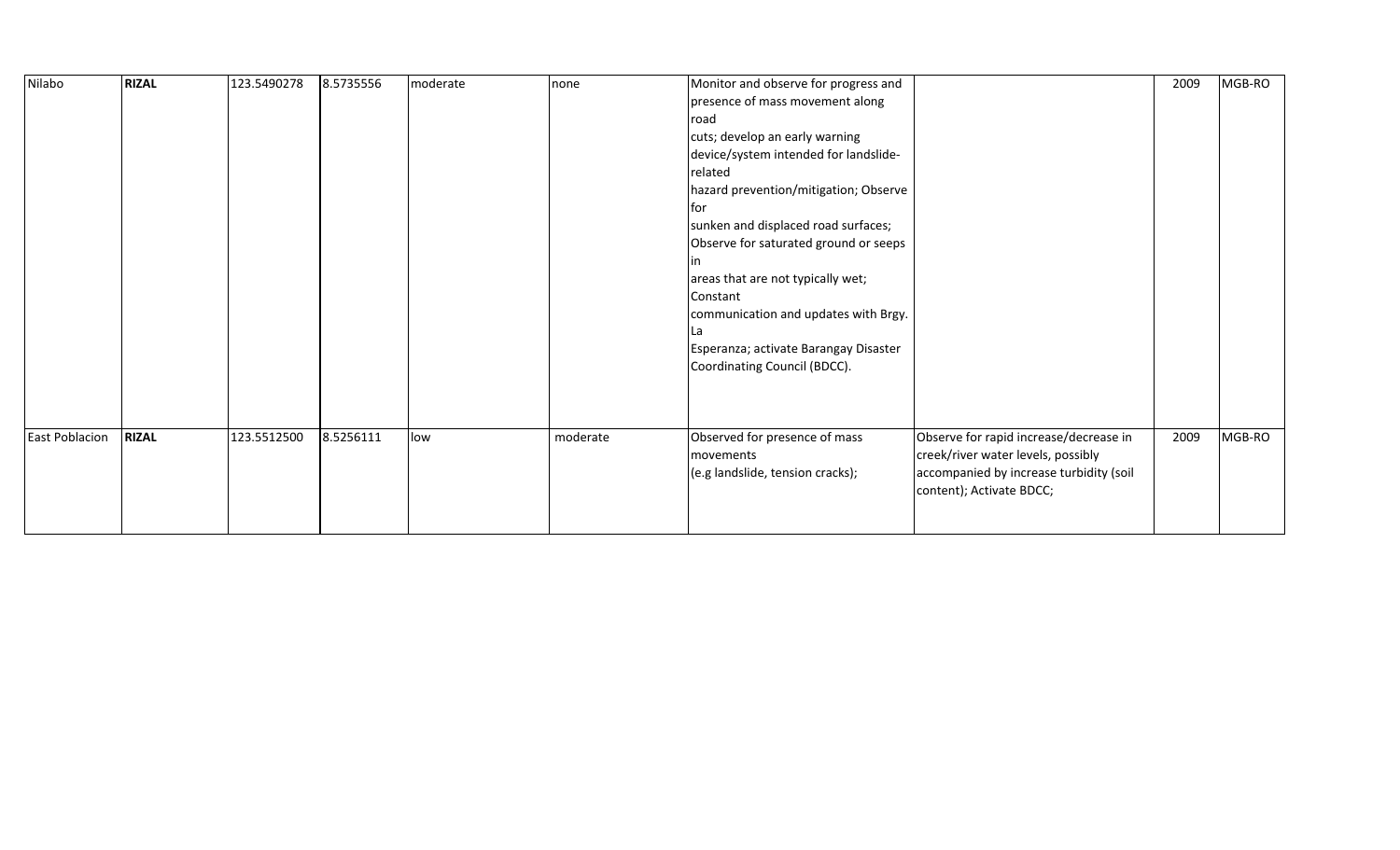| Rizalina  | <b>RIZAL</b> | 123.5257500 | 8.5747778 | moderate                | low          | Monitor and observe for progress and  | Observe for rapid increase/decrease in        | 2009 | MGB-RO |
|-----------|--------------|-------------|-----------|-------------------------|--------------|---------------------------------------|-----------------------------------------------|------|--------|
|           |              |             |           | (High on the ridge top) | (flashflood) | presence of mass movement along       | creek/river water levels, possibly            |      |        |
|           |              |             |           |                         |              | road                                  | accompanied by increase turbidity (soil       |      |        |
|           |              |             |           |                         |              | cuts; develop an early warning        | content); Constant communication and          |      |        |
|           |              |             |           |                         |              | device/system intended for landslide- | updates with Brgy. La Esperanza; activate     |      |        |
|           |              |             |           |                         |              | related                               | <b>Barangay Disaster Coordinating Council</b> |      |        |
|           |              |             |           |                         |              | hazard prevention/mitigation;         | (BDCC).                                       |      |        |
|           |              |             |           |                         |              | Constant                              |                                               |      |        |
|           |              |             |           |                         |              | communication and updates with Brgy.  |                                               |      |        |
|           |              |             |           |                         |              |                                       |                                               |      |        |
|           |              |             |           |                         |              | Esperanza; activate Barangay Disaster |                                               |      |        |
|           |              |             |           |                         |              | Coordinating Council (BDCC).          |                                               |      |        |
|           |              |             |           |                         |              |                                       |                                               |      |        |
|           |              |             |           |                         |              |                                       |                                               |      |        |
| San Roque | <b>RIZAL</b> | 123.5169167 | 8.5496667 | low                     | none         | Observed for presence of mass         |                                               | 2009 | MGB-RO |
|           |              |             |           |                         |              | movements                             |                                               |      |        |
|           |              |             |           |                         |              | (e.g landslide, tension cracks);      |                                               |      |        |
| Sebaca    | <b>RIZAL</b> | 123.5293889 | 8.6112778 | low                     | high         | Monitor progress of mass movement     | Develop an early warning system               | 2009 | MGB-RO |
|           |              |             |           |                         | (flashflood) | along                                 | intended                                      |      |        |
|           |              |             |           |                         |              | road cuts; Observed for presence of   | for flood-related hazard prevention;          |      |        |
|           |              |             |           |                         |              | mass                                  | Observe for rapid increase/decrease in        |      |        |
|           |              |             |           |                         |              | movement (landslide, tension cracks); | creek/river water levels, possibly            |      |        |
|           |              |             |           |                         |              | develop an early warning              | accompanied by increase turbidity (soil       |      |        |
|           |              |             |           |                         |              | device/system                         | content); Identify evacuation site;           |      |        |
|           |              |             |           |                         |              | intended for landslide-related hazard | constant                                      |      |        |
|           |              |             |           |                         |              | prevention/mitigation; Observed for   | communication and updates with Brgy.          |      |        |
|           |              |             |           |                         |              | sunken                                | Balubohan on geohazard situation;             |      |        |
|           |              |             |           |                         |              | displaced road surfaces; Constant     | activate                                      |      |        |
|           |              |             |           |                         |              | communication and updates with Brgy.  | BDCC;                                         |      |        |
|           |              |             |           |                         |              | Balubohan; activate Barangay Disaster |                                               |      |        |
|           |              |             |           |                         |              | Coordinating Council (BDCC).          |                                               |      |        |
|           |              |             |           |                         |              |                                       |                                               |      |        |
|           |              |             |           |                         |              |                                       |                                               |      |        |
|           |              |             |           |                         |              |                                       |                                               |      |        |